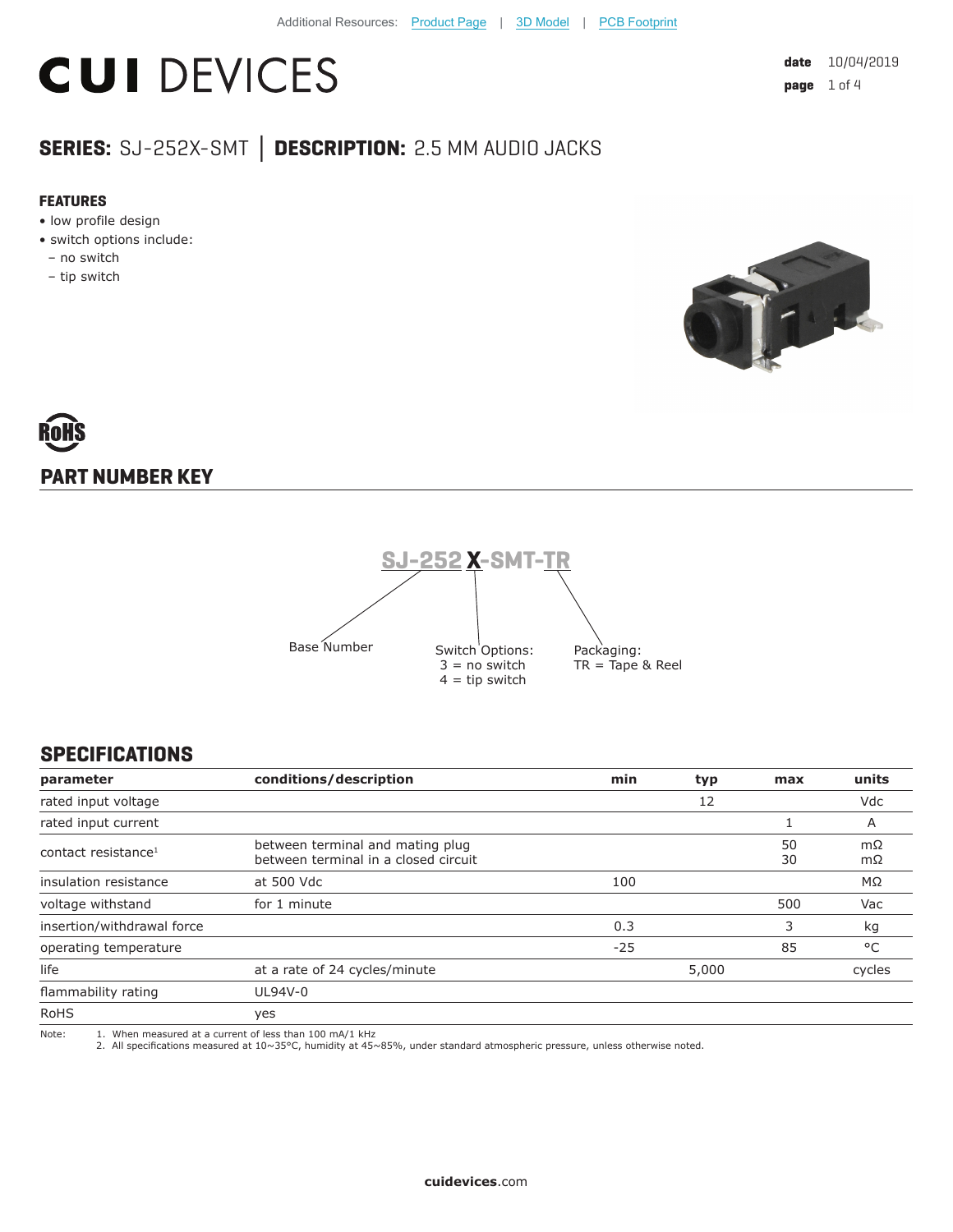#### **MECHANICAL DRAWING**



**cui[devices](https://www.cuidevices.com/track?actionLabel=Datasheet-ClickThrough-HomePage&label=SJ-252X-SMT.pdf&path=/)**.com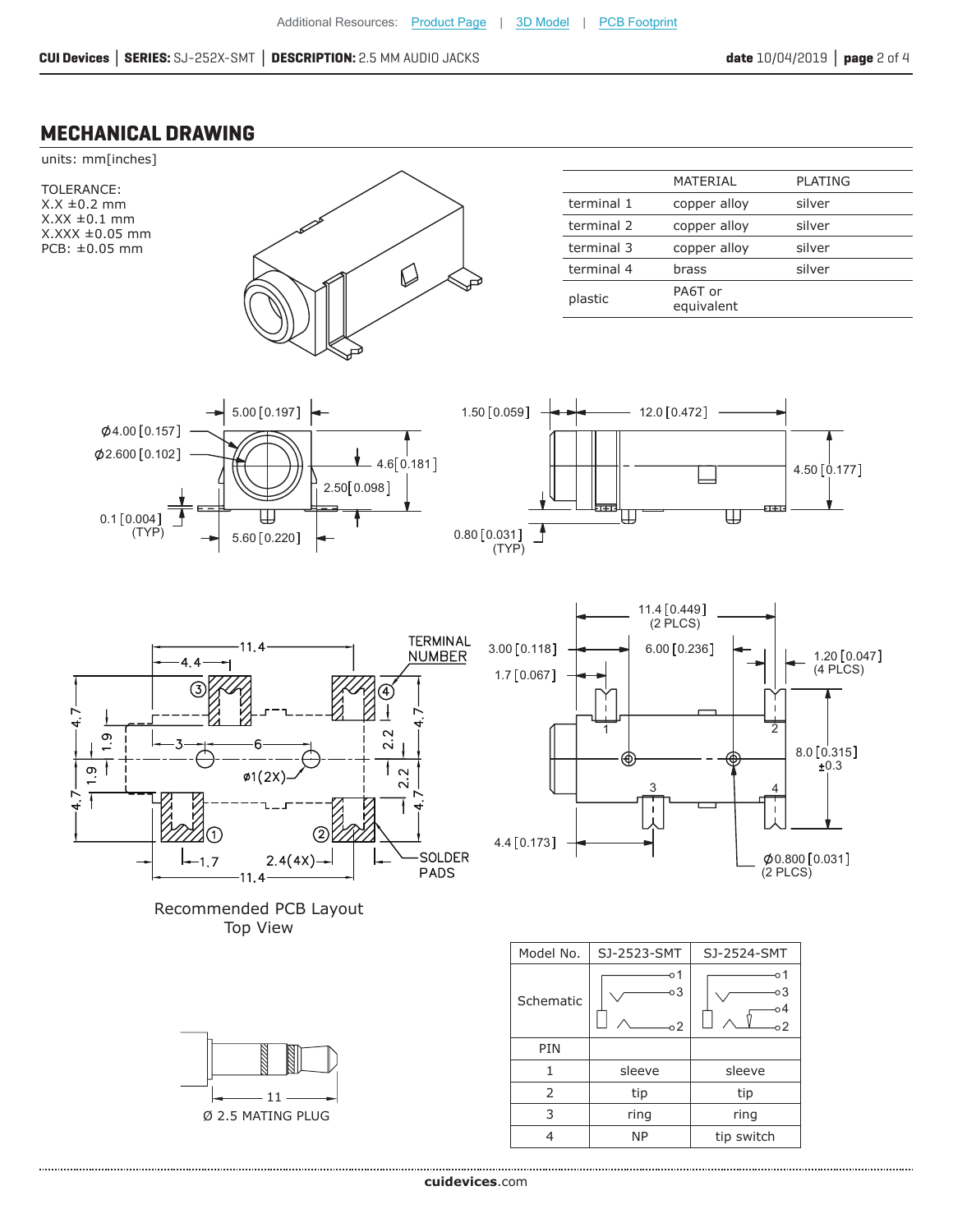#### **SOLDERABILITY**



#### **PACKAGING**

units: mm

Reel Size: Ø330 mm Reel QTY: 1,000 pcs per reel